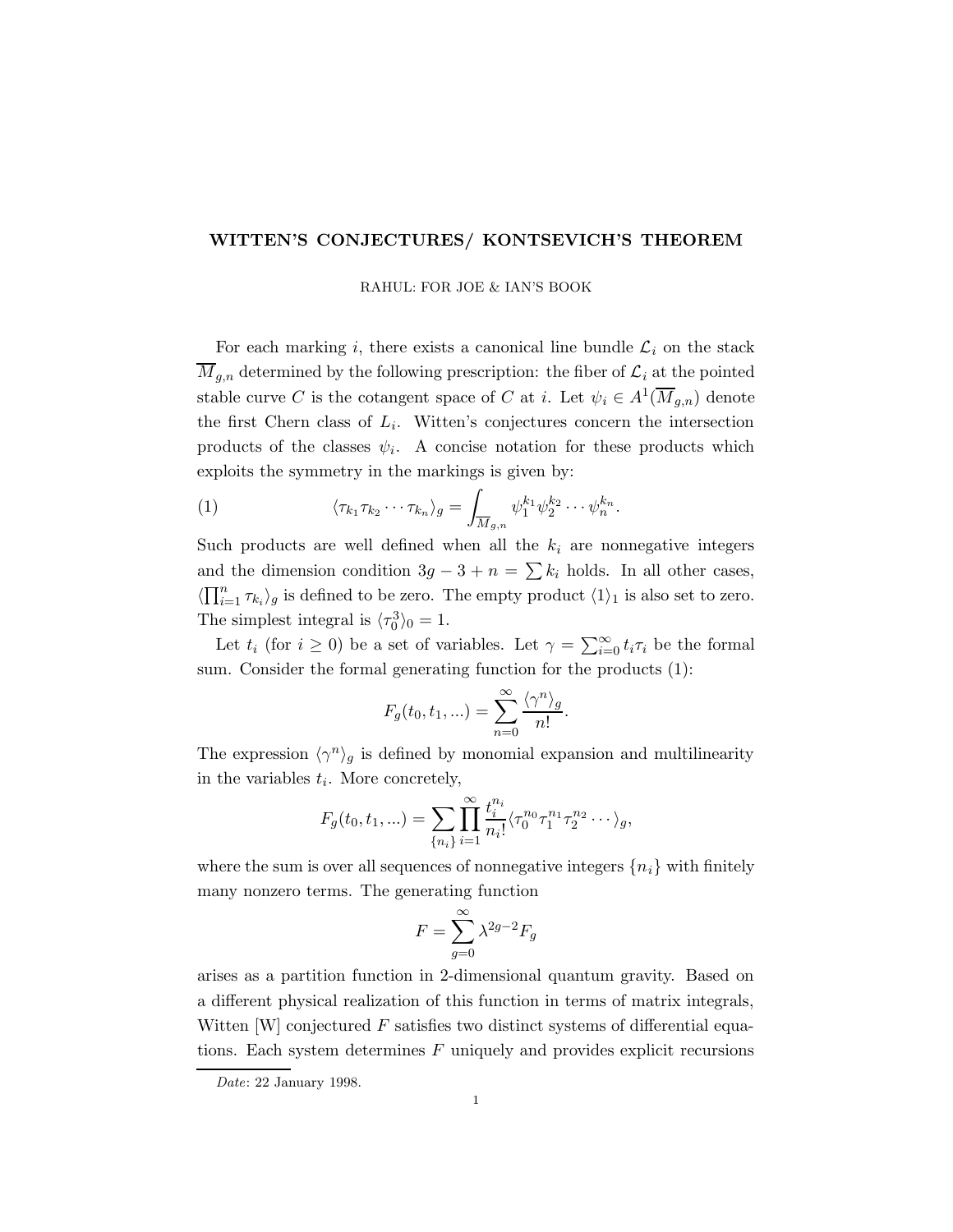which compute all the products  $(1)$ . These conjectures were proven by Kontsevich [K].

**Exercise 1.** Show  $\langle \tau_0^3 \tau_1 \rangle_0 = 1$  and  $\langle \tau_1 \rangle_1 = 1/24$ .

Before describing the full systems, two basic properties are needed. The first is called the *string equation*: for  $2g - 2 + n > 0$ ,

$$
\langle \tau_0 \prod_{i=1}^n \tau_{k_i} \rangle_g = \sum_{j=1}^n \langle \tau_{k_j-1} \prod_{i \neq j} \tau_{k_i} \rangle_g.
$$

**Exercise 2.** Show the string equation and  $\langle \tau_0^3 \rangle_0 = 1$  imply:

$$
\langle \prod_{i=1}^n \tau_{k_i} \rangle_0 = \frac{(n-3)!}{\prod_{i=1}^n k_i!}.
$$

The second property is called the *dilaton equation*: for  $2g - 2 + n > 0$ ,

$$
\langle \tau_1 \prod_{i=1}^n \tau_{k_i} \rangle_g = (2g - 2 + n) \langle \prod_{i=1}^n \tau_{k_i} \rangle_g.
$$

In genus 1, the string equation, dilaton equation, and  $\langle \tau_1 \rangle_1 = 1/24$  determine all the products (1).

Both the string and dilaton equations are derived from a comparision result describing the behavior of the  $\psi$  classes under pull-back via the forgetful map  $\pi : \overline{M}_{g,n+1} \to \overline{M}_{g,n}$ . Let  $i \in \{1, \ldots, n\}$ . The basic formula is:

$$
\psi_i = \pi^*(\psi_i) + [D]
$$

where D is the boundary divisor on  $\overline{M}_{g,n}$  with genus splitting  $g + 0$  and point splitting  $\{1, ..., \hat{i}, ..., n\} \cup \{i, n + 1\}.$ 

Exercise 3. Prove equation (2).

## Exercise 4. Prove the string and dilaton equations.

The string and dilaton equations may be written as differential operators annihilating  $\exp(F)$  in the following way:

(3) 
$$
L_{-1} = -\frac{\partial}{\partial t_0} + \frac{\lambda^{-2}}{2}t_0^2 + \sum_{i=0}^{\infty} t_{i+1} \frac{\partial}{\partial t_i},
$$

(4) 
$$
L_0 = -\frac{3}{2}\frac{\partial}{\partial t_1} + \sum_{i=0}^{\infty} \frac{2i+1}{2} t_i \frac{\partial}{\partial t_i} + \frac{1}{16}.
$$

**Exercise 5.** Prove the string equation and  $\langle \tau_0^3 \rangle_0 = 1$  imply the equation  $L_{-1} \exp(F) = 0.$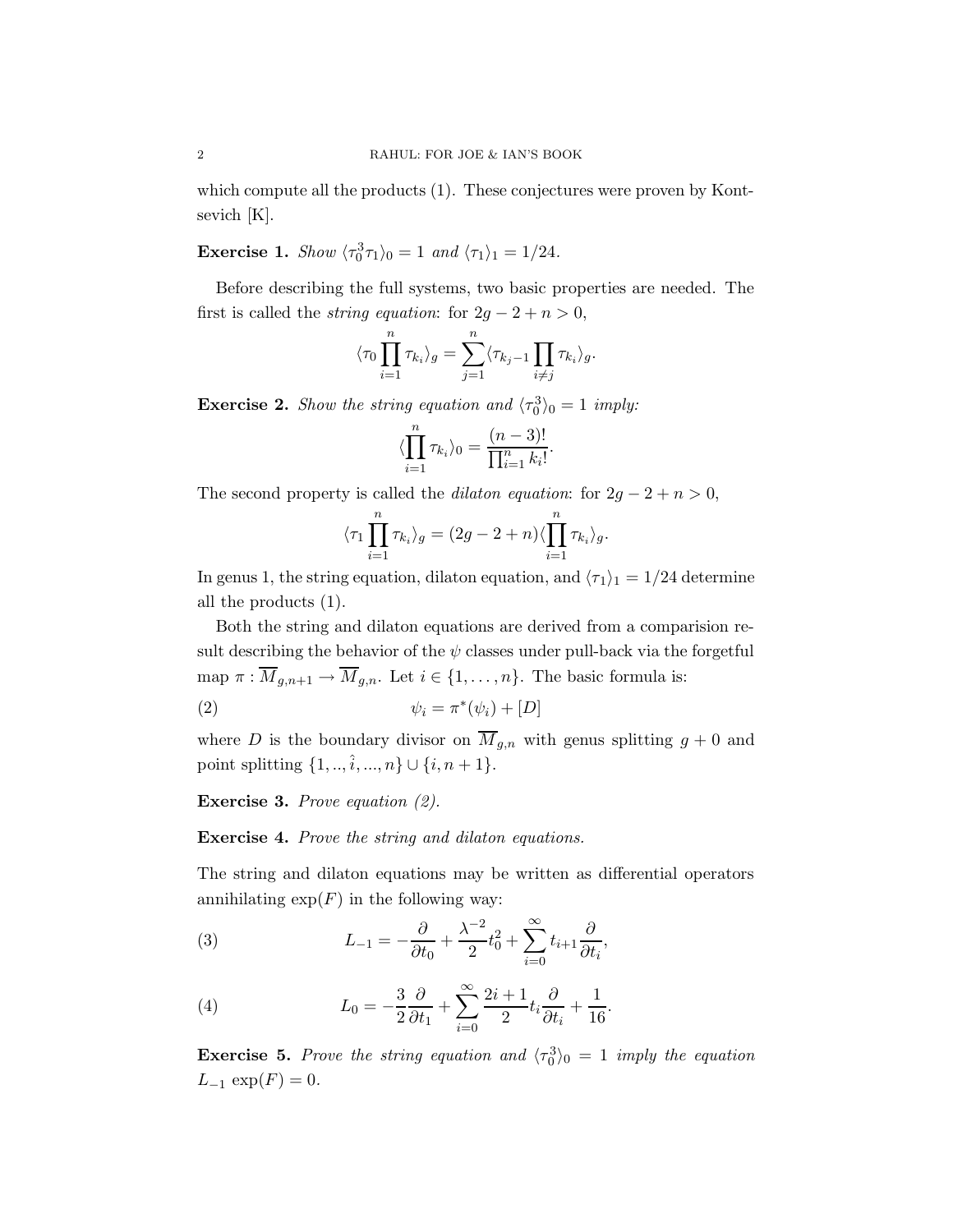**Exercise 6.** Prove the dilaton equation and  $\langle \tau_1 \rangle_1 = 1/24$  imply the equation  $L_0 \exp(F) = 0.$ 

The first system of differential equations conjectured by Witten are the KdV equations. These may be written in the following simple form (see [W]). First, define the functions:

(5) 
$$
\langle \langle \tau_{k_1} \tau_{k_2} \cdots \tau_{k_n} \rangle \rangle = \frac{\partial}{\partial t_{k_1}} \frac{\partial}{\partial t_{k_1}} \cdots \frac{\partial}{\partial t_{k_1}} F.
$$

Note  $\langle\langle \tau_{k_1}\tau_{k_2}\cdots\tau_{k_n}\rangle\rangle|_{t_i=0} = \langle \tau_{k_1}\tau_{k_2}\cdots\tau_{k_n}\rangle$ . Then, the KdV equations are equivalent to the set of equations for  $n \geq 1$ :

(6) 
$$
(2n+1)\lambda^{-2}\langle\langle\tau_n\tau_0^2\rangle\rangle =
$$

$$
\langle\langle\tau_{n-1}\tau_0\rangle\rangle\langle\langle\tau_0^3\rangle\rangle + 2\langle\langle\tau_{n-1}\tau_0^2\rangle\rangle\langle\langle\tau_0^2\rangle\rangle + \frac{1}{4}\langle\langle\tau_{n-1}\tau_0^4\rangle\rangle.
$$

As an example, consider equation (6) for  $n = 3$  evaluated at  $t_i = 0$ . We obtain:

$$
7\langle \tau_3 \tau_0^2 \rangle_1 = \langle \tau_2 \tau_0 \rangle_1 \langle \tau_0^3 \rangle_0 + \frac{1}{4} \langle \tau_2 \tau_0^4 \rangle_0.
$$

Use of the string equation yields:

$$
7\langle \tau_1 \rangle_1 = \langle \tau_1 \rangle_1 + \frac{1}{4} \langle \tau_0^3 \rangle_0.
$$

Hence, we conclude  $\langle \tau_1 \rangle = 1/24$ . Equations (6) and L<sub>-1</sub> together determine all the products  $(1)$  and thus uniquely determine  $F$  [W].

The second system of differential equations for  $F$  is determined by a representation of a subalgebra of the Virasoro algebra. Consider the Lie algebra L of holomorphic differential operators spanned by

$$
L_n = -z^{n+1} \frac{\partial}{\partial z}
$$

for  $n \ge -1$ . The bracket is given by  $[L_n, L_m] = (n - m)L_{n+m}$ .

**Exercise 7.** Prove the differential operators defined in  $(3)$  and  $(4)$  satisfy:

$$
[L_{-1}, L_0] = -L_{-1}.
$$

Equations (3) and (4) may be viewed as the beginning of a representation of L in a Lie algebra of differential operators. In fact, with certain homogeneity restrictions, there is a unique way to extend this assignment of  $L_{-1}$ and  $L_0$  to a complete representation of L. For  $n \geq 1$ , the expression for  $L_n$ takes the form:

(7) 
$$
L_n = -\frac{3 \cdot 5 \cdot 7 \cdots (2n+3)}{2^{n+1}} \frac{\partial}{\partial t_{n+1}}
$$